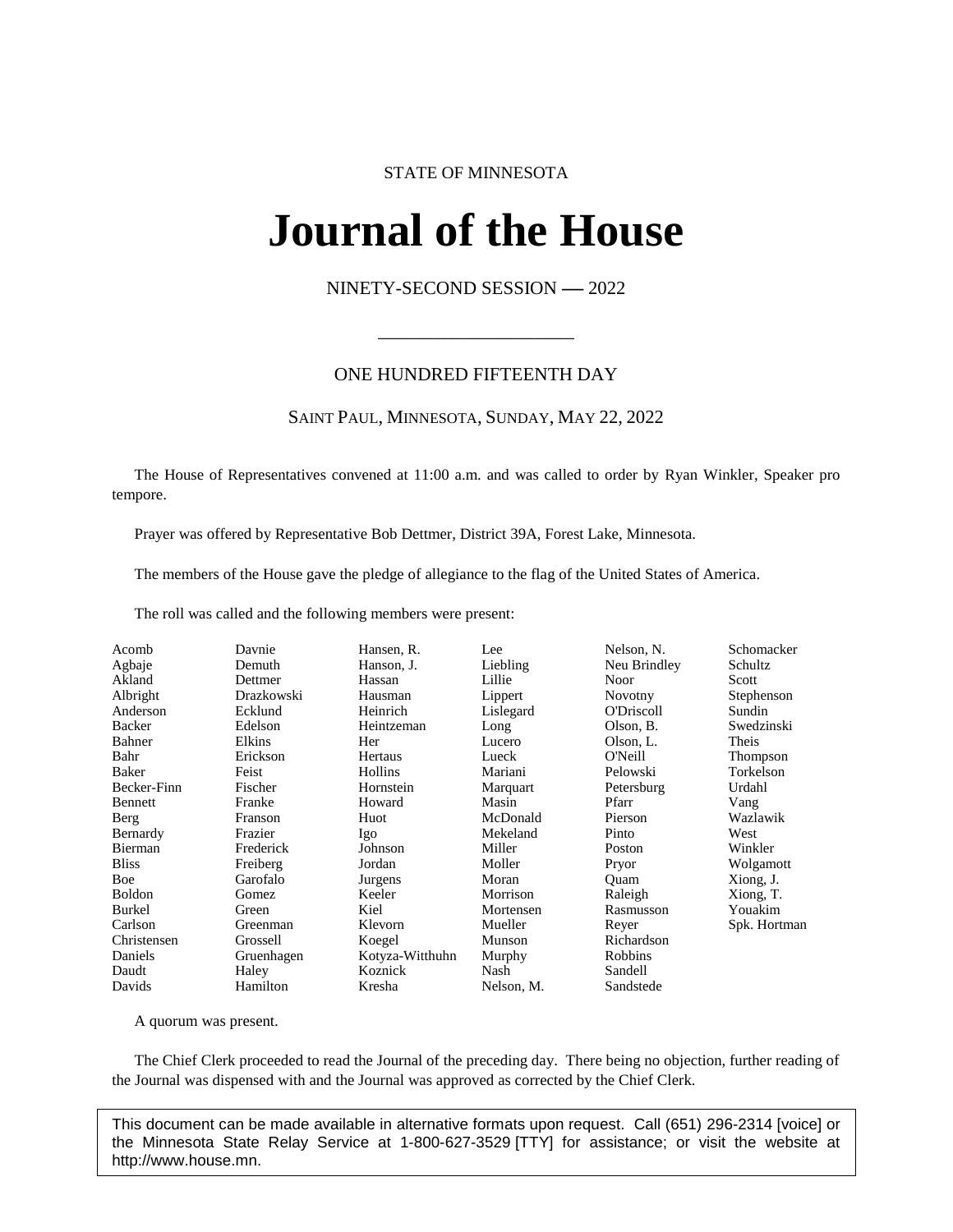# **INTRODUCTION AND FIRST READING OF HOUSE BILLS**

The following House Files were introduced:

Daudt introduced:

H. F. No. 4902, A bill for an act relating to state government; prohibiting sitting legislators from accepting certain employment or receiving compensation associated with the work of lobbyists; proposing coding for new law in Minnesota Statutes, chapter 3.

The bill was read for the first time and referred to the Committee on State Government Finance and Elections.

Winkler, Gomez and Hassan introduced:

H. F. No. 4903, A bill for an act relating to economic development; appropriating money for a grant for the Lake Street Corridor.

The bill was read for the first time and referred to the Committee on Workforce and Business Development Finance and Policy.

# ANNOUNCEMENT BY THE SPEAKER

The Speaker announced the appointment of the following members of the House to a Conference Committee on S. F. No. 4476:

Murphy, Klevorn and Torkelson.

Daudt moved that the House recess subject to the call of the Chair. The motion prevailed.

## RECESS

## RECONVENED

The House reconvened and was called to order by Speaker pro tempore Wolgamott.

The following Conference Committee Report was received:

#### CONFERENCE COMMITTEE REPORT ON H. F. No. 1829

A bill for an act relating to commerce; prohibiting discrimination against organ or bone marrow donors by certain insurers; amending Minnesota Statutes 2020, section 72A.20, by adding a subdivision.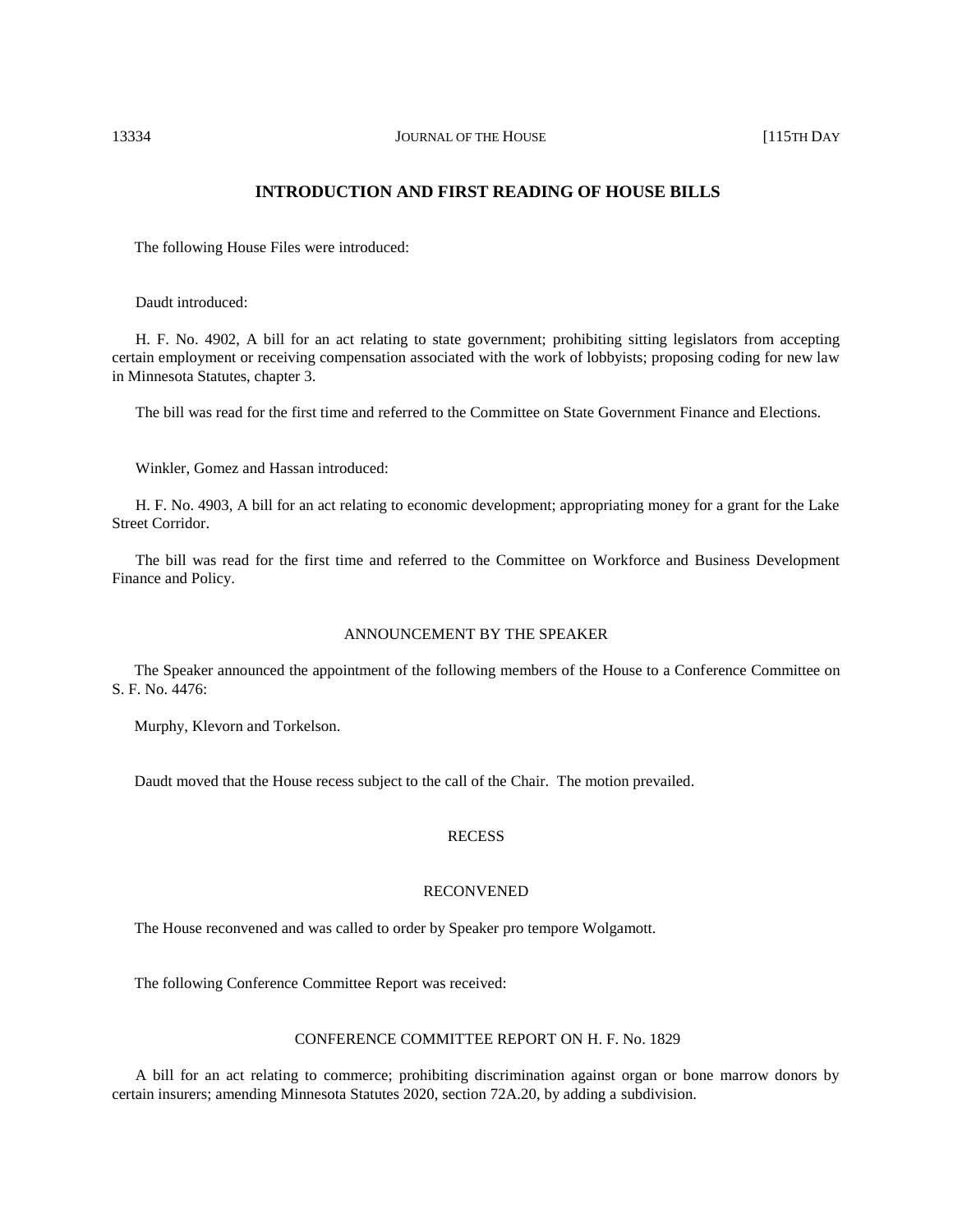# 115TH DAY] SUNDAY, MAY 22, 2022 13335

The Honorable Melissa Hortman Speaker of the House of Representatives

The Honorable David J. Osmek President of the Senate

We, the undersigned conferees for H. F. No. 1829 report that we have agreed upon the items in dispute and recommend as follows:

That the Senate recede from its amendment.

We request the adoption of this report and repassage of the bill.

House Conferees: KAOHLY VANG HER, PATTY ACOMB and DEBRA KIEL.

Senate Conferees: PAUL UTKE, RICH DRAHEIM and KARI DZIEDZIC.

Her moved that the report of the Conference Committee on H. F. No. 1829 be adopted and that the bill be repassed as amended by the Conference Committee. The motion prevailed.

H. F. No. 1829, A bill for an act relating to commerce; prohibiting discrimination against organ or bone marrow donors by certain insurers; amending Minnesota Statutes 2020, section 72A.20, by adding a subdivision.

The bill was read for the third time, as amended by Conference, and placed upon its repassage.

The question was taken on the repassage of the bill and the roll was called. There were 125 yeas and 6 nays as follows:

Those who voted in the affirmative were:

| Acomb         | Davids     | Hamilton   | Kotyza-Witthuhn | Nelson, M.     | <b>Robbins</b> |
|---------------|------------|------------|-----------------|----------------|----------------|
| Agbaje        | Davnie     | Hansen, R. | Koznick         | Nelson, N.     | Sandell        |
| Akland        | Demuth     | Hanson, J. | Kresha          | Neu Brindley   | Sandstede      |
| Albright      | Dettmer    | Hassan     | Lee             | Noor           | Schomacker     |
| Anderson      | Ecklund    | Hausman    | Liebling        | <b>Novotny</b> | Schultz        |
| <b>Backer</b> | Edelson    | Heinrich   | Lillie          | O'Driscoll     | Scott          |
| Bahner        | Elkins     | Heintzeman | Lippert         | Olson, B.      | Stephenson     |
| Baker         | Erickson   | Her        | Lislegard       | Olson, L.      | Sundin         |
| Becker-Finn   | Feist      | Hertaus    | Long            | O'Neill        | Swedzinski     |
| Bennett       | Fischer    | Hollins    | Lueck           | Pelowski       | Theis          |
| Berg          | Franke     | Hornstein  | Mariani         | Petersburg     | Torkelson      |
| Bernardy      | Franson    | Howard     | Marquart        | Pfarr          | Urdahl         |
| Bierman       | Frazier    | Huot       | Masin           | Pierson        | Vang           |
| <b>Bliss</b>  | Frederick  | Igo        | McDonald        | Pinto          | Wazlawik       |
| Boe           | Freiberg   | Johnson    | Miller          | Poston         | Winkler        |
| <b>Boldon</b> | Garofalo   | Jordan     | Moller          | Pryor          | Wolgamott      |
| Burkel        | Gomez      | Jurgens    | Moran           | Ouam           | Xiong, J.      |
| Carlson       | Greenman   | Keeler     | Morrison        | Raleigh        | Xiong, T.      |
| Christensen   | Grossell   | Kiel       | Mueller         | Rasmusson      | Youakim        |
| Daniels       | Gruenhagen | Klevorn    | Murphy          | Reyer          | Spk. Hortman   |
| Daudt         | Haley      | Koegel     | Nash            | Richardson     |                |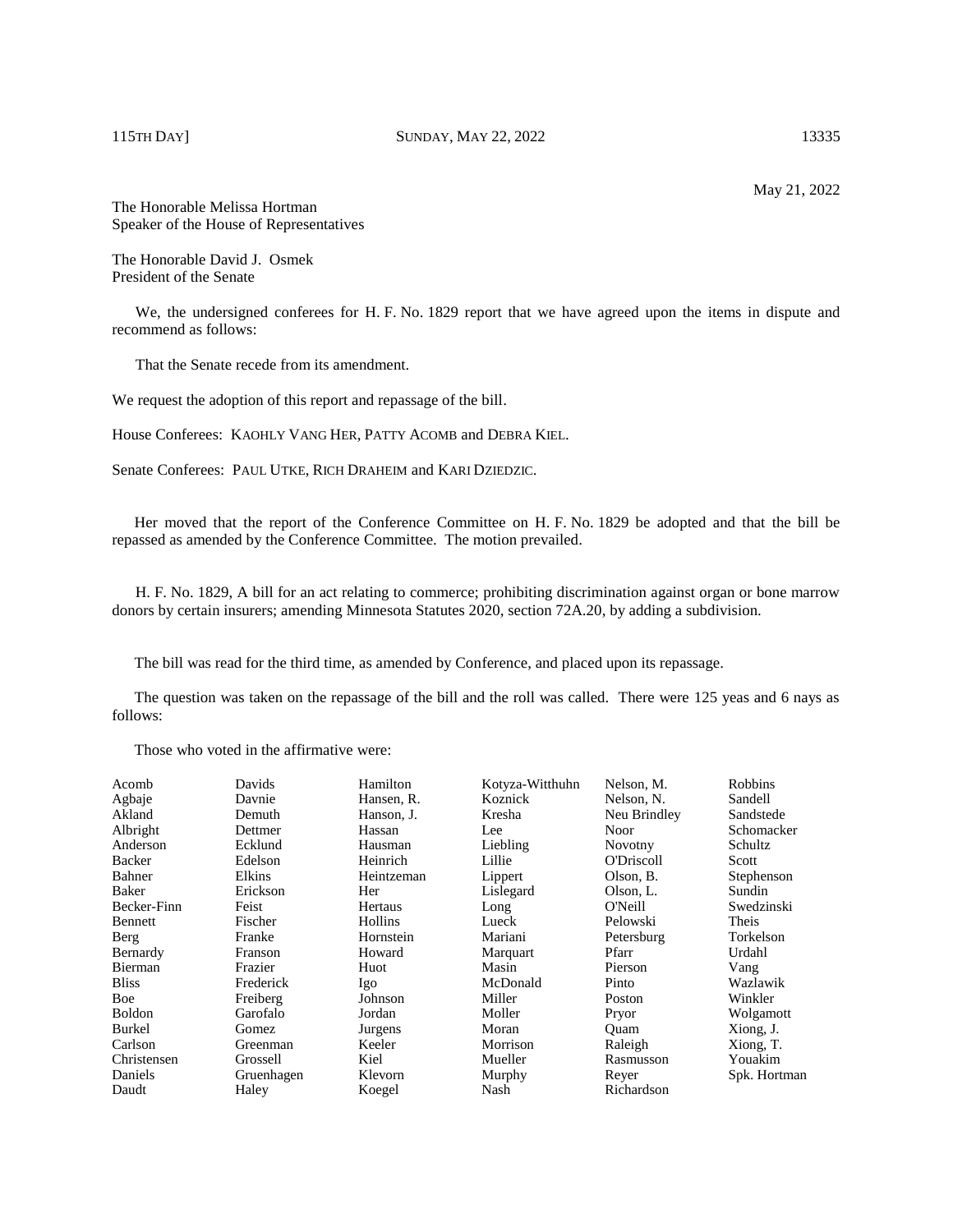Those who voted in the negative were:

| Bahr | Drazkowski | breen | ∟ucero | Mortensen<br>. | Munson |
|------|------------|-------|--------|----------------|--------|
|      |            |       |        |                |        |

The bill was repassed, as amended by Conference, and its title agreed to.

# **MESSAGES FROM THE SENATE**

The following messages were received from the Senate:

#### Madam Speaker:

I hereby announce that the Senate has concurred in and adopted the report of the Conference Committee on:

H. F. No. 3420, A bill for an act relating to drought relief; modifying the disaster recovery loan program; increasing funding for agricultural drought relief loans; appropriating money for drought relief grants and other financial assistance for eligible farmers; providing financial assistance to municipalities, townships, and Tribal governments for increasing water efficiency in public water supplies; providing grants for planting shade trees and purchasing tree-watering equipment; providing financial assistance to replace drought-killed seedlings; appropriating money; amending Minnesota Statutes 2020, section 41B.047, subdivision 3.

The Senate has repassed said bill in accordance with the recommendation and report of the Conference Committee. Said House File is herewith returned to the House.

CAL R. LUDEMAN, Secretary of the Senate

## Madam Speaker:

I hereby announce that the Senate has concurred in and adopted the report of the Conference Committee on:

H. F. No. 3765, A bill for an act relating to natural resources; appropriating money from environment and natural resources trust fund; providing extensions.

The Senate has repassed said bill in accordance with the recommendation and report of the Conference Committee. Said House File is herewith returned to the House.

CAL R. LUDEMAN, Secretary of the Senate

Madam Speaker:

I hereby announce the passage by the Senate of the following House File, herewith returned:

H. F. No. 3775, A bill for an act relating to commerce; modifying registration filing for franchises; amending Minnesota Statutes 2020, section 80C.08, subdivision 1.

CAL R. LUDEMAN, Secretary of the Senate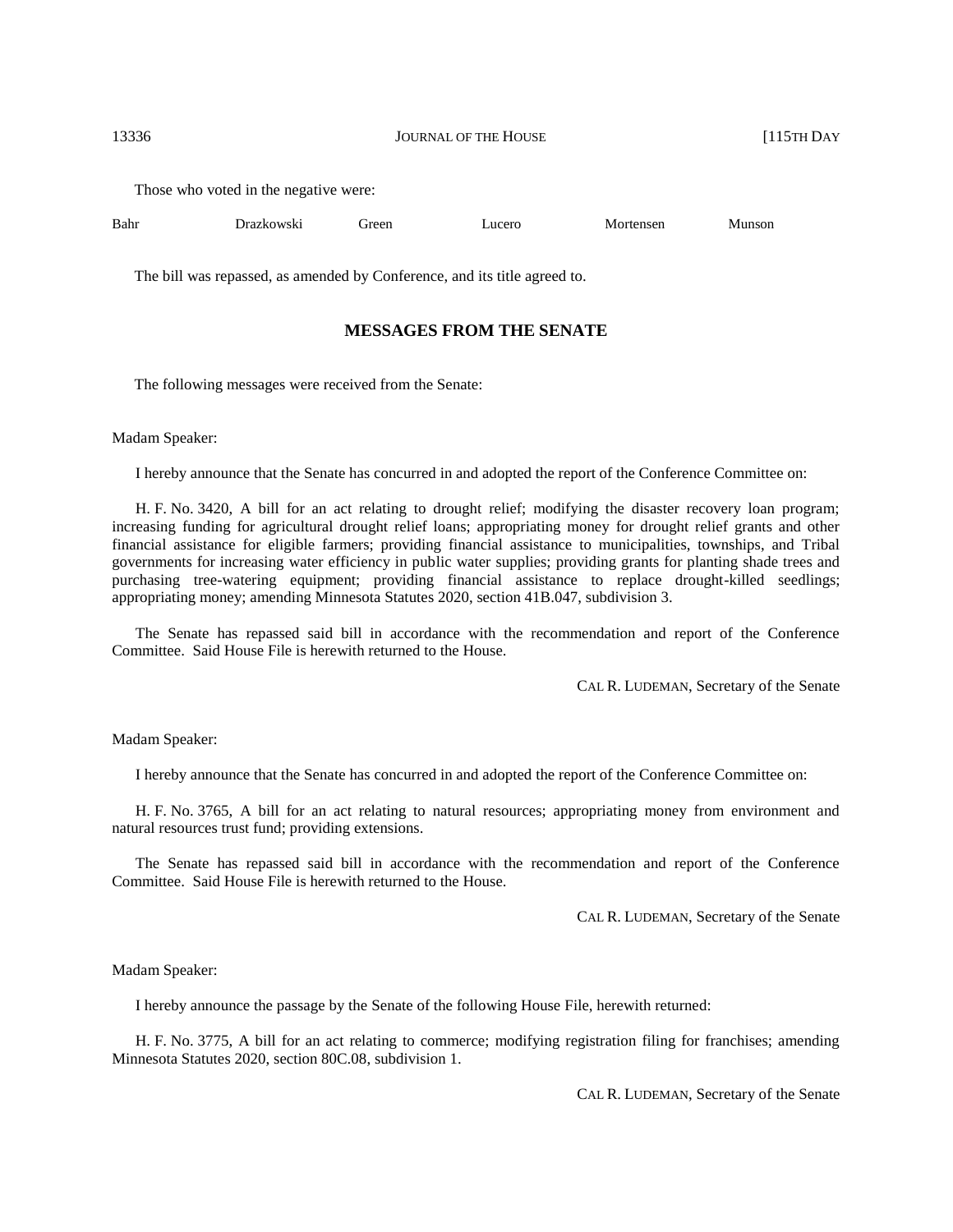115TH DAY] SUNDAY, MAY 22, 2022 13337

# Madam Speaker:

I hereby announce the passage by the Senate of the following House File, herewith returned, as amended by the Senate, in which amendments the concurrence of the House is respectfully requested:

H. F. No. 3255, A bill for an act relating to commerce; making technical changes to various provisions administered by the Department of Commerce; updating references to federal law; amending Minnesota Statutes 2020, sections 47.08; 47.16, subdivisions 1, 2; 47.172, subdivision 2; 47.28, subdivision 3; 47.30, subdivision 5; 55.10, subdivision 1; 65B.84, subdivision 2; 80A.61; 80C.05, subdivision 2; 239.761, subdivisions 3, 4; 239.791, subdivision 2a; 296A.01, subdivision 23.

CAL R. LUDEMAN, Secretary of the Senate

# CONCURRENCE AND REPASSAGE

Stephenson moved that the House concur in the Senate amendments to H. F. No. 3255 and that the bill be repassed as amended by the Senate. The motion prevailed.

H. F. No. 3255, A bill for an act relating to commerce; making technical changes to various provisions administered by the Department of Commerce; updating references to federal law; amending Minnesota Statutes 2020, sections 47.08; 47.16, subdivisions 1, 2; 47.172, subdivision 2; 47.28, subdivision 3; 47.30, subdivision 5; 55.10, subdivision 1; 65B.84, subdivision 2; 80A.61; 80C.05, subdivision 2; 239.761, subdivisions 3, 4; 239.791, subdivision 2a; 296A.01, subdivision 23.

The bill was read for the third time, as amended by the Senate, and placed upon its repassage.

The question was taken on the repassage of the bill and the roll was called. There were 70 yeas and 64 nays as follows:

Those who voted in the affirmative were:

| Acomb       | Edelson    | Hausman         | Liebling  | Nelson, M. | Sundin       |
|-------------|------------|-----------------|-----------|------------|--------------|
| Agbaje      | Elkins     | Her             | Lillie    | Noor       | Thompson     |
| Bahner      | Feist      | Hollins         | Lippert   | Olson, L.  | Vang         |
| Becker-Finn | Fischer    | Hornstein       | Lislegard | Pelowski   | Wazlawik     |
| Berg        | Frazier    | Howard          | Long      | Pinto      | Winkler      |
| Bernardy    | Frederick  | Huot            | Mariani   | Pryor      | Wolgamott    |
| Bierman     | Freiberg   | Jordan          | Marquart  | Rever      | Xiong, J.    |
| Boldon      | Gomez      | Keeler          | Masin     | Richardson | Xiong, T.    |
| Carlson     | Greenman   | Klevorn         | Moller    | Sandell    | Youakim      |
| Christensen | Hansen, R. | Koegel          | Moran     | Sandstede  | Spk. Hortman |
| Davnie      | Hanson, J. | Kotyza-Witthuhn | Morrison  | Schultz    |              |
| Ecklund     | Hassan     | Lee             | Murphy    | Stephenson |              |

Those who voted in the negative were:

| Akland   | Bahr           | Boe     | Davids     | Erickson | Green      |
|----------|----------------|---------|------------|----------|------------|
| Albright | Baker          | Burkel  | Demuth     | Franke   | Grossell   |
| Anderson | <b>Bennett</b> | Daniels | Dettmer    | Franson  | Gruenhagen |
| Backer   | Bliss          | Daudt   | Drazkowski | Garofalo | Halev      |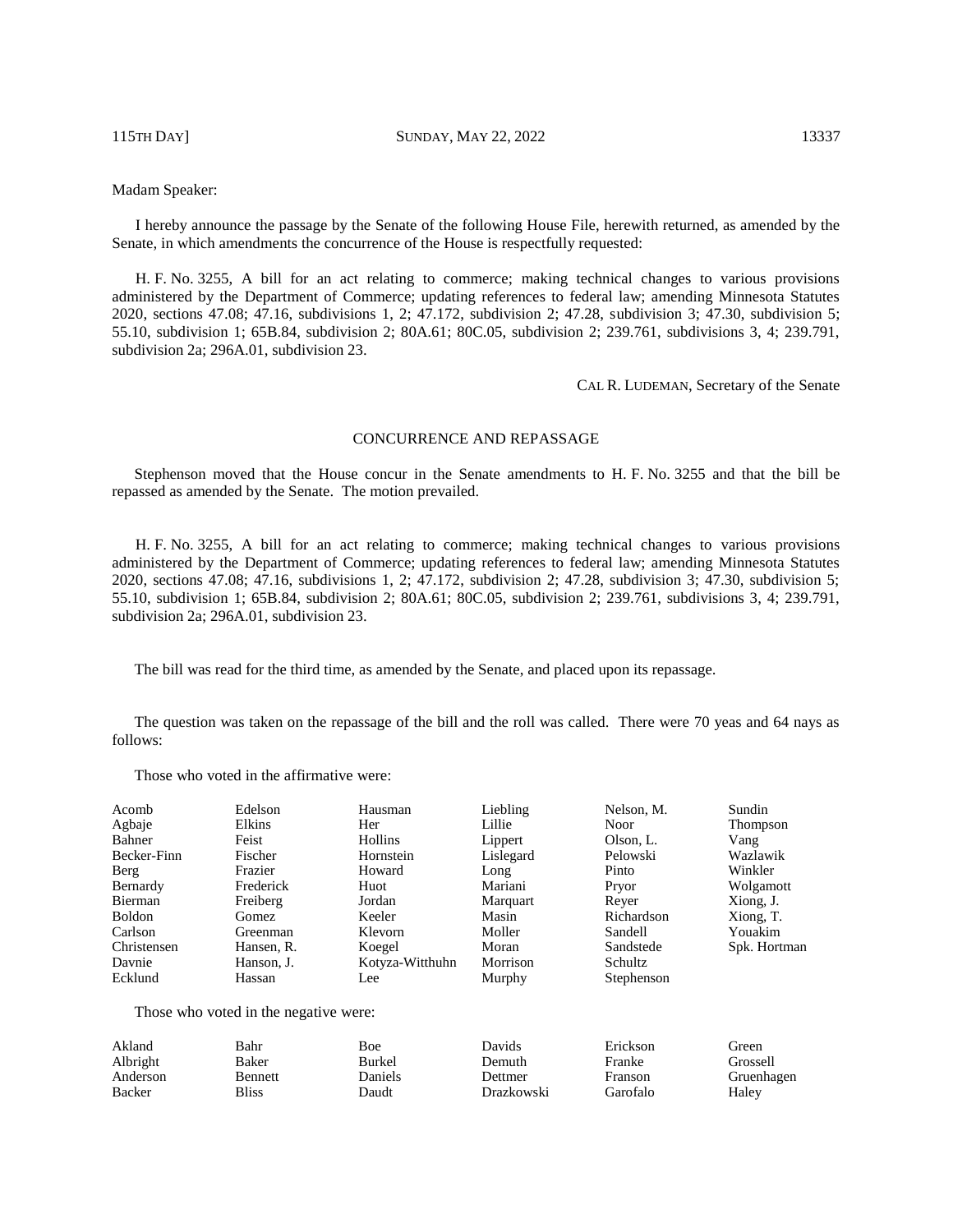| Hamilton   | Kiel     | Miller       | Novotny           | Poston         | Swedzinski |
|------------|----------|--------------|-------------------|----------------|------------|
| Heinrich   | Koznick  | Mortensen    | <b>O'Driscoll</b> | Ouam           | Theis      |
| Heintzeman | Kresha   | Mueller      | Olson, B.         | Raleigh        | Torkelson  |
| Hertaus    | Lucero   | Munson       | O'Neill           | Rasmusson      | Urdahl     |
| Igo        | Lueck    | Nash         | Petersburg        | <b>Robbins</b> | West       |
| Johnson    | McDonald | Nelson, N.   | Pfarr             | Schomacker     |            |
| Jurgens    | Mekeland | Neu Brindley | Pierson           | Scott          |            |

The bill was repassed, as amended by the Senate, and its title agreed to.

Madam Speaker:

I hereby announce that the Senate has concurred in and adopted the report of the Conference Committee on:

S. F. No. 4476.

The Senate has repassed said bill in accordance with the recommendation and report of the Conference Committee. Said Senate File is herewith transmitted to the House.

CAL R. LUDEMAN, Secretary of the Senate

#### CONFERENCE COMMITTEE REPORT ON S. F. No. 4476

A bill for an act relating to redistricting; adjusting the district boundaries of Senate Districts 15 and 16; adjusting the house of representatives district boundaries within Senate Districts 15, 16, and 58; proposing coding for new law in Minnesota Statutes, chapter 2.

May 22, 2022

The Honorable David J. Osmek President of the Senate

The Honorable Melissa Hortman Speaker of the House of Representatives

We, the undersigned conferees for S. F. No. 4476 report that we have agreed upon the items in dispute and recommend as follows:

That the Senate concur in the House amendments.

We request the adoption of this report and repassage of the bill.

Senate Conferees: MARK JOHNSON and MARY KIFFMEYER.

House Conferees: MARY MURPHY, GINNY KLEVORN and PAUL TORKELSON.

Murphy moved that the report of the Conference Committee on S. F. No. 4476 be adopted and that the bill be repassed as amended by the Conference Committee. The motion prevailed.

S. F. No. 4476, A bill for an act relating to redistricting; adjusting the district boundaries of Senate Districts 15 and 16; adjusting the house of representatives district boundaries within Senate Districts 15, 16, and 58; proposing coding for new law in Minnesota Statutes, chapter 2.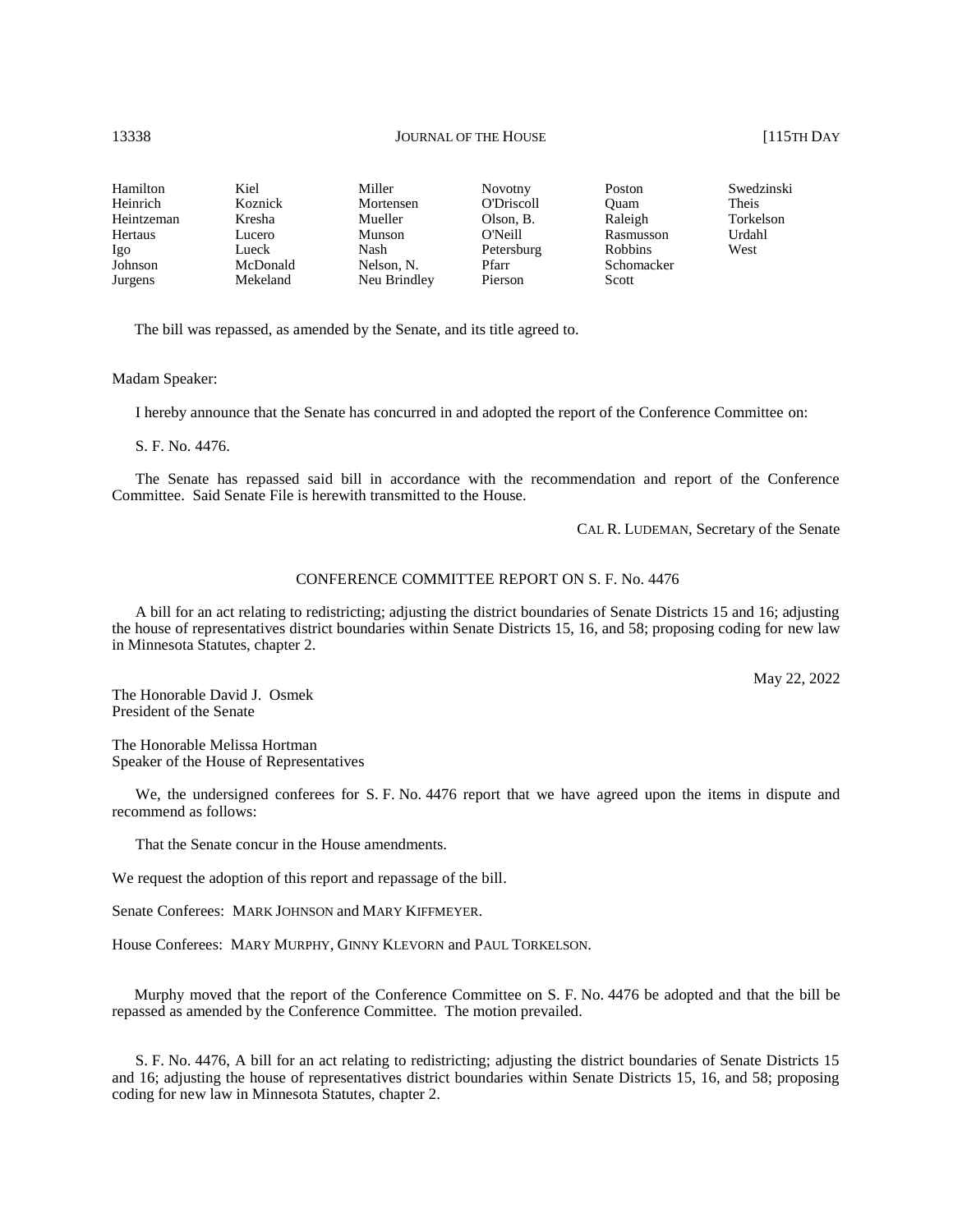The bill was read for the third time, as amended by Conference, and placed upon its repassage.

The question was taken on the repassage of the bill and the roll was called. There were 133 yeas and 0 nays as follows:

Those who voted in the affirmative were:

| Davnie     | Hansen, R.      | Lee        | Neu Brindley      | Schultz      |
|------------|-----------------|------------|-------------------|--------------|
| Demuth     | Hanson, J.      | Liebling   | Noor              | Scott        |
| Dettmer    | Hassan          | Lillie     | <b>Novotny</b>    | Stephenson   |
| Drazkowski | Hausman         | Lippert    | <b>O'Driscoll</b> | Sundin       |
| Ecklund    | Heinrich        | Lislegard  | Olson, B.         | Swedzinski   |
| Edelson    | Heintzeman      | Long       | Olson, L.         | Theis        |
| Elkins     | Her             | Lucero     | O'Neill           | Thompson     |
| Erickson   | Hertaus         | Lueck      | Pelowski          | Torkelson    |
| Feist      | Hollins         | Marquart   | Petersburg        | Urdahl       |
| Fischer    | Hornstein       | Masin      | Pfarr             | Vang         |
| Franke     | Howard          | McDonald   | Pierson           | Wazlawik     |
| Franson    | Huot            | Mekeland   | Pinto             | West         |
| Frazier    | Igo             | Miller     | Poston            | Winkler      |
| Frederick  | Johnson         | Moller     | Pryor             | Wolgamott    |
| Freiberg   | Jordan          | Moran      | Ouam              | Xiong, J.    |
| Garofalo   | Jurgens         | Morrison   | Raleigh           | Xiong, T.    |
| Gomez      | Keeler          | Mortensen  | Rasmusson         | Youakim      |
| Green      | Kiel            | Mueller    | Reyer             | Spk. Hortman |
| Greenman   | Klevorn         | Munson     | Richardson        |              |
| Grossell   | Koegel          |            | Robbins           |              |
| Gruenhagen | Kotyza-Witthuhn | Nash       | Sandell           |              |
| Haley      | Koznick         | Nelson, M. | Sandstede         |              |
| Hamilton   | Kresha          | Nelson, N. | Schomacker        |              |
|            |                 |            | Murphy            |              |

The bill was repassed, as amended by Conference, and its title agreed to.

Winkler moved that the House recess subject to the call of the Chair. The motion prevailed.

# **RECESS**

#### RECONVENED

The House reconvened and was called to order by the Speaker.

# **MESSAGES FROM THE SENATE, Continued**

The following messages were received from the Senate:

#### Madam Speaker:

I hereby announce that the Senate has concurred in and adopted the report of the Conference Committee on:

H. F. No. 1829, A bill for an act relating to commerce; prohibiting discrimination against organ or bone marrow donors by certain insurers; amending Minnesota Statutes 2020, section 72A.20, by adding a subdivision.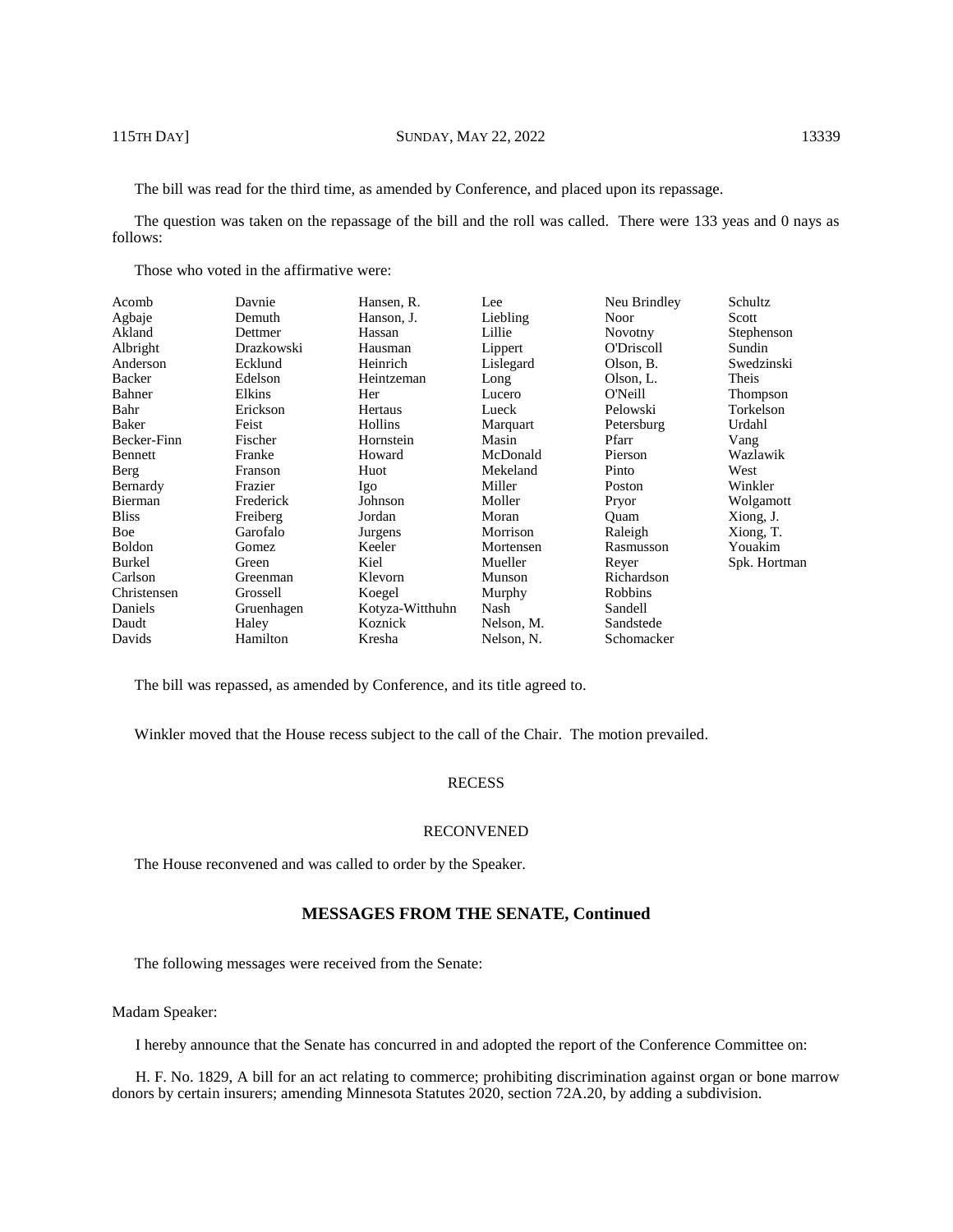The Senate has repassed said bill in accordance with the recommendation and report of the Conference Committee. Said House File is herewith returned to the House.

CAL R. LUDEMAN, Secretary of the Senate

#### Madam Speaker:

I hereby announce the passage by the Senate of the following House File, herewith returned:

H. F. No. 3400, A bill for an act relating to business organizations; governing fraudulent business filings; amending Minnesota Statutes 2020, sections 336.9-510; 336.9-516; proposing coding for new law in Minnesota Statutes, chapter 336.

CAL R. LUDEMAN, Secretary of the Senate

Madam Speaker:

I hereby announce the passage by the Senate of the following House File, herewith returned, as amended by the Senate, in which amendments the concurrence of the House is respectfully requested:

H. F. No. 4065, A bill for an act relating to human services; recodifying long-term care consultation services; amending Minnesota Statutes 2020, sections 144.0724, subdivision 11; 256.975, subdivisions 7a, 7b, 7c, 7d; 256B.051, subdivision 4; 256B.0646; 256B.0659, subdivision 3a; 256B.0911, subdivisions 1, 3c, 3d, 3e, by adding subdivisions; 256B.0913, subdivision 4; 256B.092, subdivisions 1a, 1b; 256B.0922, subdivision 1; 256B.49, subdivisions 12, 13; 256S.02, subdivisions 15, 20; 256S.06, subdivisions 1, 2; 256S.10, subdivision 2; Minnesota Statutes 2021 Supplement, sections 144.0724, subdivisions 4, 12; 256B.49, subdivision 14; 256B.85, subdivisions 2, 5; 256S.05, subdivision 2; repealing Minnesota Statutes 2020, section 256B.0911, subdivisions 2b, 2c, 3, 3b, 3g, 4d, 4e, 5, 6; Minnesota Statutes 2021 Supplement, section 256B.0911, subdivisions 1a, 3a, 3f.

CAL R. LUDEMAN, Secretary of the Senate

#### CONCURRENCE AND REPASSAGE

Schultz moved that the House concur in the Senate amendments to H. F. No. 4065 and that the bill be repassed as amended by the Senate. The motion prevailed.

H. F. No. 4065, A bill for an act relating to state government; modifying provisions governing the Department of Health, health care, health-related licensing boards, health insurance, community supports, behavioral health, continuing care for older adults, child and vulnerable adult protection, economic assistance, direct care and treatment, preventing homelessness, human services licensing and operations, the Minnesota Rare Disease Advisory Council, nonintoxicating hemp regulation, organ donation regulation, mandated reports, and long-term care consultation services; making forecast adjustments; requiring reports; appropriating money;amending Minnesota Statutes 2020, sections 13.46, subdivision 7; 34A.01, subdivision 4; 62J.2930, subdivision ; 62J.692, subdivision 5; 62Q.37, subdivision 7; 137.68; 144.057, subdivision 1; 144.0724, subdivision 11; 144.1201, subdivisions 2, 4; 144.1503; 144.1911, subdivision 4; 144.193; 144.292, subdivision 6; 144.294, subdivision 2; 144.4199, subdivision 8; 144.497; 144.565, subdivision 4; 144.6502, subdivision 1; 144A.01; 144A.03, subdivision 1; 144A.04, subdivisions 4, 6; 144A.06; 144A.10, subdivision 17; 144A.351, subdivision 1; 144A.4799, subdivisions 1, 3; 144A.483, subdivision 1; 144A.75, subdivision 12; 144G.08, by adding a subdivision; 144G.15; 144G.17; 144G.19, by adding a subdivision; 144G.20, subdivisions 1, 4, 5, 8, 9, 12, 15; 144G.30, subdivision 5; 144G.31, subdivisions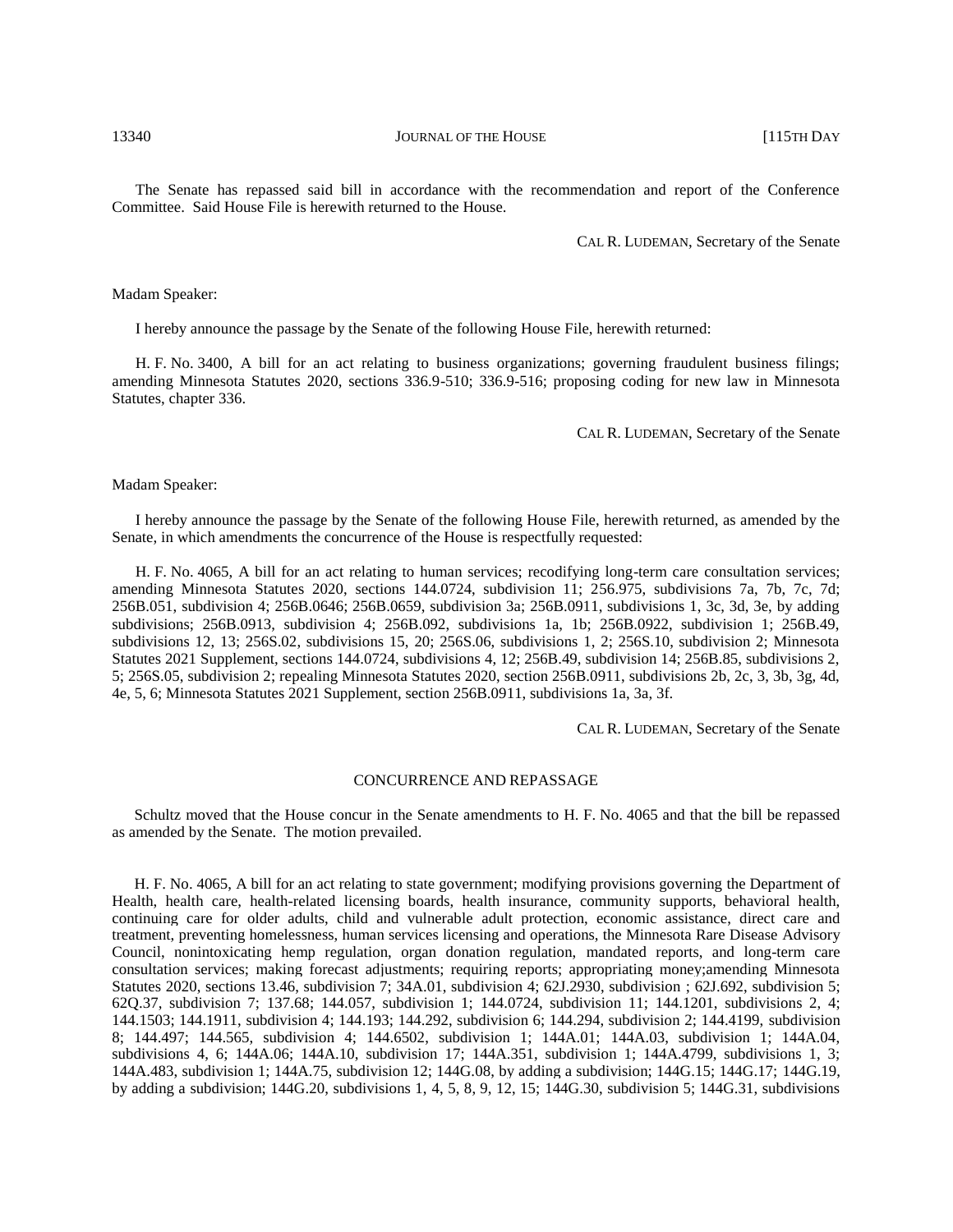4, 8; 144G.41, subdivisions 7, 8; 144G.42, subdivision 10; 144G.45, subdivision 7; 144G.50, subdivision 2; 144G.52, subdivisions 2, 8, 9; 144G.53; 144G.55, subdivisions 1, 3; 144G.56, subdivisions 3, 5; 144G.57, subdivisions 1, 3, 5; 144G.70, subdivisions 2, 4; 144G.80, subdivision 2; 144G.90, subdivision 1, by adding a subdivision; 144G.91, subdivisions 13, 21; 144G.92, subdivision 1; 144G.93; 144G.95; 145.4134; 145.928, subdivision 13; 148B.33, by adding a subdivision; 148E.100, subdivision 3; 148E.105, subdivision 3, as amended; 148E.106, subdivision 3; 148E.110, subdivision 7; 150A.06, subdivisions 1c, 2c, 6, by adding a subdivision; 150A.09; 150A.091, subdivisions 2, 5, 8, 9, by adding subdivisions; 150A.10, subdivision 1a; 150A.105, subdivision 8; 151.01, subdivision 27; 151.72, subdivisions 1, 2, 3, 4, 6, by adding a subdivision; 152.02, subdivision 2; 152.125; 153.16, subdivision 1; 242.19, subdivision 2; 245.462, subdivision 4; 245.4661, subdivision 10; 245.4889, subdivision 3, by adding a subdivision; 245.713, subdivision 2; 245A.02, subdivision 5a; 245A.11, subdivisions 2, 2a, by adding a subdivision; 245A.14, subdivision 14; 245A.1443; 245C.31, subdivisions 1, 2, by adding subdivisions; 245D.10, subdivision 3a; 245D.12; 245F.15, subdivision 1; 245F.16, subdivision; 245G.01, subdivisions 4, 17, by adding a subdivision; 245G.06, subdivision 3, by adding subdivisions; 245G.07, by adding a subdivision; 245G.08, subdivision 5; 245G.09, subdivision 3; 245G.11, subdivisions 1, 10; 245G.12; 245G.13, subdivision 1; 245G.20; 245G.22, subdivision 7; 253B.18, subdivision 6; 256.01, subdivision 29; 256.021, subdivision 3; 256.042, subdivision 5, as amended; 256.045, subdivision 3; 256.9657, subdivision 8; 256.975, subdivisions 7a, 7b, 7c, 7d, 11, 12; 256B.051, subdivision 4; 256B.055, subdivision 2; 256B.056, subdivisions 3b, 3c, 11; 256B.0561, subdivision 4; 256B.0595, subdivision 1; 256B.0625, subdivision 64; 256B.0646; 256B.0659, subdivisions 3a, 19; 256B.0911, subdivisions 1, 3c, 3d, 3e, 5, by adding subdivisions; 256B.0913, subdivision 4; 256B.092, subdivisions 1a, 1b; 256B.0922, subdivision 1; 256B.0941, by adding a subdivision; 256B.0949, subdivisions 8, 17; 256B.49, subdivisions 12, 13; 256B.493, subdivision 2; 256B.69, subdivision 9d; 256B.77, subdivision 13; 256D.0515; 256E.28, subdivision 6; 256E.33, subdivisions 1, 2; 256E.36, subdivision 1; 256G.02, subdivision 6; 256I.03, subdivision 6; 256K.26, subdivisions 2, 6, 7; 256K.45, subdivision 6, by adding a subdivision; 256P.04, subdivision 11; 256Q.06, by adding a subdivision; 256R.02, subdivisions 4, 17, 18, 22, 29, 42a, 48a, by adding subdivisions; 256R.07, subdivisions 1, 2, 3; 256R.08, subdivision 1; 256R.09, subdivisions 2, 5; 256R.10, by adding a subdivision; 256R.13, subdivision 4; 256R.16, subdivision 1; 256R.17, subdivision 3; 256R.18; 256R.26, subdivision 1; 256R.261, subdivision 13; 256R.37; 256R.39; 256S.02, subdivisions 15, 20; 256S.06, subdivisions 1, 2; 256S.10, subdivision 2; 257.0725; 260.012; 260.775; 260B.331, subdivision 1; 260C.001, subdivision 3; 260C.007, subdivision 27; 260C.151, subdivision 6; 260C.152, subdivision 5; 260C.175, subdivision 2; 260C.176, subdivision 2; 260C.178, subdivision 1; 260C.181, subdivision 2; 260C.193, subdivision 3; 260C.201, subdivisions 1, 2; 260C.202; 260C.203; 260C.204; 260C.212, subdivision 4a; 260C.221; 260C.331, subdivision 1; 260C.513; 260C.607, subdivisions 2, 5; 260C.613, subdivisions 1, 5; 260E.22, subdivision 2; 260E.24, subdivisions 2, 6; 260E.38, subdivision 3; 268.19, subdivision 1; 477A.0126, subdivision 7, by adding a subdivision; 518.17, subdivision 1; 518A.43, subdivision 1; 518A.77; 626.557, subdivisions 4, 9, 9b, 9c, 9d, 10, 10b, 12b; 626.5571, subdivisions 1, 2; 626.5572, subdivisions 2, 4, 17; Minnesota Statutes 2021 Supplement, sections 62A.673, subdivision 2; 144.0724, subdivisions 4, 12, as amended; 144.551, subdivision 1; 148B.5301, subdivision 2; 148F.11, subdivision 1; 151.72, subdivision 5; 245.467, subdivisions 2, 3; 245.4871, subdivision 21; 245.4876, subdivisions 2, 3; 245.4889, subdivision 1; 245.735, subdivision 3; 245A.03, subdivision 7; 245A.14, subdivision 4; 245C.03, subdivision 5a; 245I.02, subdivisions 19, 36; 245I.03, subdivisions 5, 9; 245I.04, subdivision 4; 245I.05, subdivision 3; 245I.08, subdivision 4; 245I.09, subdivision 2; 245I.10, subdivisions 2, 6; 245I.20, subdivision 5; 245I.23, subdivision 22; 254B.05, subdivision 5; 256.01, subdivision 42; 256.042, subdivision 4, as amended; 256B.0371, subdivision 4, as amended; 256B.0622, subdivision 2; 256B.0625, subdivisions 3b, 5m; 256B.0638, subdivision 5; 256B.0671, subdivision 6; 256B.0911, subdivision 3a; 256B.0943, subdivisions 1, 3, 4, 6, 7, 9, 11; 256B.0946, subdivision 1; 256B.0947, subdivisions 2, 3, 5, 6; 256B.0949, subdivisions 2, 13; 256B.49, subdivision 14; 256B.69, subdivision 9f; 256B.85, subdivisions 2, 5; 256P.01, subdivision 6a; 256P.06, subdivision 3; 256S.05, subdivision 2; 256S.205; 260C.212, subdivisions 1, 2; 260C.605, subdivision 1; 260C.607, subdivision 6; 260E.20, subdivision 2; 363A.50; Laws 2009, chapter 79, article 13, section 3, subdivision 10, as amended; Laws 2020, First Special Session chapter 7, section 1, subdivisions 1, as amended, 5, as amended; Laws 2021, First Special Session chapter 7, article 10, sections 1; 3; article 11, section 38; article 16, sections 2, subdivisions 23, 24, 29, 31, 32, 33; 3, subdivision 2; 5; article 17, sections 1, subdivision 2; 3; 6; 10; 11; 12; 17, subdivision 3; 19; Laws 2021, First Special Session chapter 8, article 6, section 1, subdivision 7; proposing coding for new law in Minnesota Statutes, chapters 4; 144A; 145; 245A; 256B; 626; repealing Minnesota Statutes 2020, sections 62U.10, subdivision 3; 144.1911, subdivision 10; 144.564, subdivision 3; 144A.483, subdivision 2; 150A.091, subdivisions 3, 15, 17; 245.981; 245A.03, subdivision 5; 245F.15, subdivision 2; 245G.11, subdivision 2;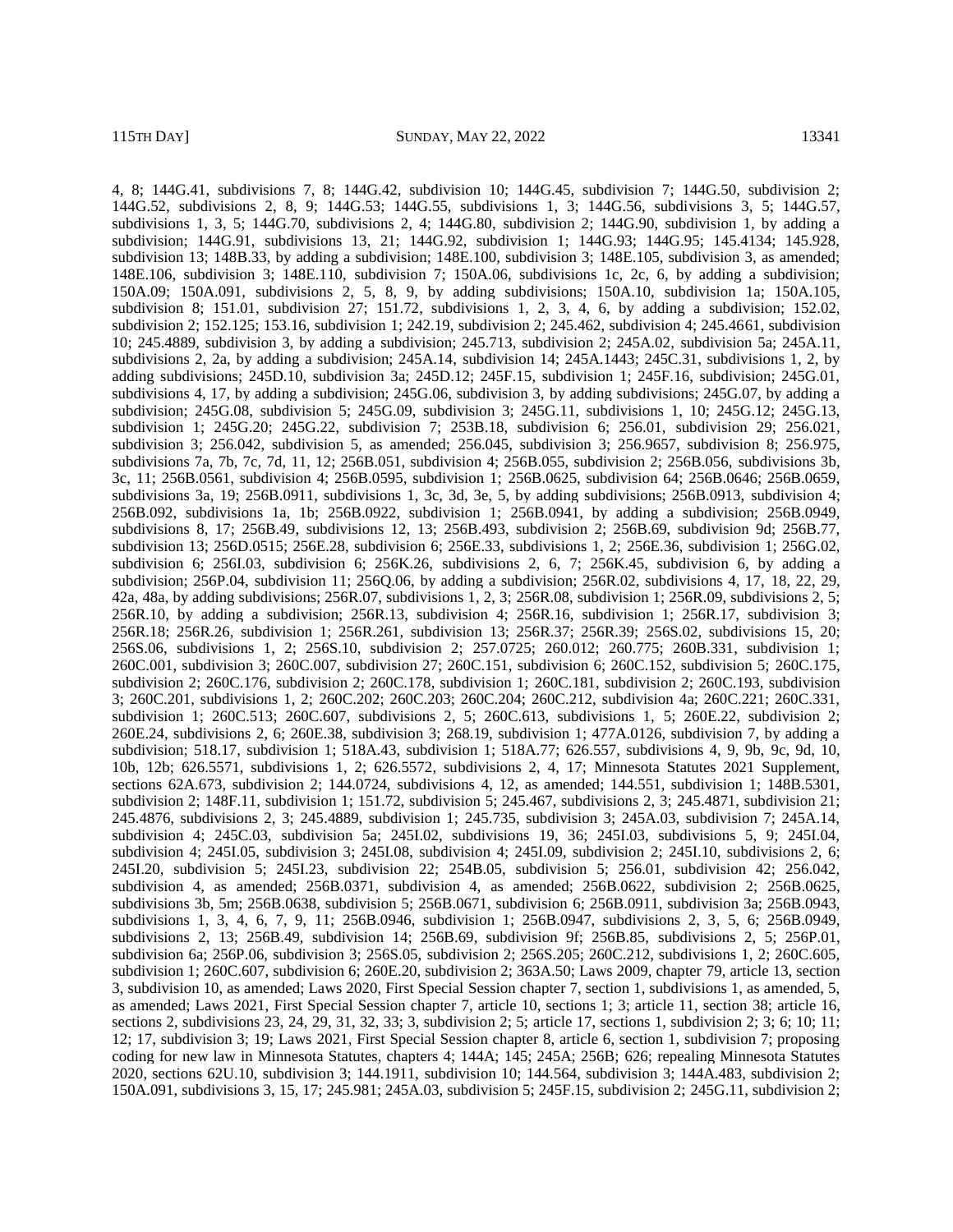246.0136; 246.131; 246B.03, subdivision 2; 246B.035; 252.025, subdivision 7; 252.035; 254A.04; 254A.21; 254B.14, subdivisions 1, 2, 3, 4, 6; 256.01, subdivision 31; 256B.057, subdivision 7; 256B.0638, subdivision 7; 256B.0911, subdivisions 2b, 2c, 3, 3b, 3g, 4d, 4e, 5, 6; 256B.0943, subdivision 8a; 256B.69, subdivision 20; 256D.055; 256R.08, subdivision 2; 501C.0408, subdivision 4; 501C.1206; Minnesota Statutes 2021 Supplement, sections 144G.07, subdivision 6; 254B.14, subdivision 5; 256B.0911, subdivisions 1a, 3a, 3f; Laws 1998, chapter 382, article 1, section 23; Minnesota Rules, parts 2960.0460, subpart 2; 9530.6565, subpart 2; 9555.6255.

The bill was read for the third time, as amended by the Senate, and placed upon its repassage.

The question was taken on the repassage of the bill and the roll was called. There were 68 yeas and 65 nays as follows:

Those who voted in the affirmative were:

| Acomb         | Edelson    | Hausman         | Liebling  | Nelson, M. | Sundin       |
|---------------|------------|-----------------|-----------|------------|--------------|
| Agbaje        | Elkins     | Her             | Lillie    | Noor       | Vang         |
| Bahner        | Feist      | Hollins         | Lippert   | Olson, L.  | Winkler      |
| Becker-Finn   | Fischer    | Hornstein       | Lislegard | Pelowski   | Wolgamott    |
| Berg          | Frazier    | Howard          | Long      | Pinto      | Xiong, J.    |
| Bernardy      | Frederick  | Huot            | Mariani   | Pryor      | Xiong, T.    |
| Bierman       | Freiberg   | Jordan          | Marquart  | Rever      | Youakim      |
| <b>Boldon</b> | Gomez      | Keeler          | Masin     | Richardson | Spk. Hortman |
| Carlson       | Greenman   | Klevorn         | Moller    | Sandell    |              |
| Christensen   | Hansen, R. | Koegel          | Moran     | Sandstede  |              |
| Davnie        | Hanson, J. | Kotyza-Witthuhn | Morrison  | Schultz    |              |
| Ecklund       | Hassan     | Lee             | Murphy    | Stephenson |              |

Those who voted in the negative were:

| Akland       | Daudt      | Gruenhagen     | Kresha     | Neu Brindley   | Rasmusson      |
|--------------|------------|----------------|------------|----------------|----------------|
| Albright     | Davids     | Haley          | Lucero     | <b>Novotny</b> | <b>Robbins</b> |
| Anderson     | Demuth     | Hamilton       | Lueck      | O'Driscoll     | Schomacker     |
| Backer       | Dettmer    | Heinrich       | McDonald   | Olson, B.      | Scott          |
| Bahr         | Drazkowski | Heintzeman     | Mekeland   | O'Neill        | Swedzinski     |
| Baker        | Erickson   | <b>Hertaus</b> | Miller     | Petersburg     | Theis          |
| Bennett      | Franke     | lgo            | Mortensen  | Pfarr          | Thompson       |
| <b>Bliss</b> | Franson    | Johnson        | Mueller    | Pierson        | Torkelson      |
| Boe          | Garofalo   | Jurgens        | Munson     | <b>Poston</b>  | Urdahl         |
| Burkel       | Green      | Kiel           | Nash       | Ouam           | West           |
| Daniels      | Grossell   | Koznick        | Nelson, N. | Raleigh        |                |

The bill was repassed, as amended by the Senate, and its title agreed to.

Winkler moved that the House recess subject to the call of the Chair. The motion prevailed.

# RECESS

#### RECONVENED

The House reconvened and was called to order by the Speaker.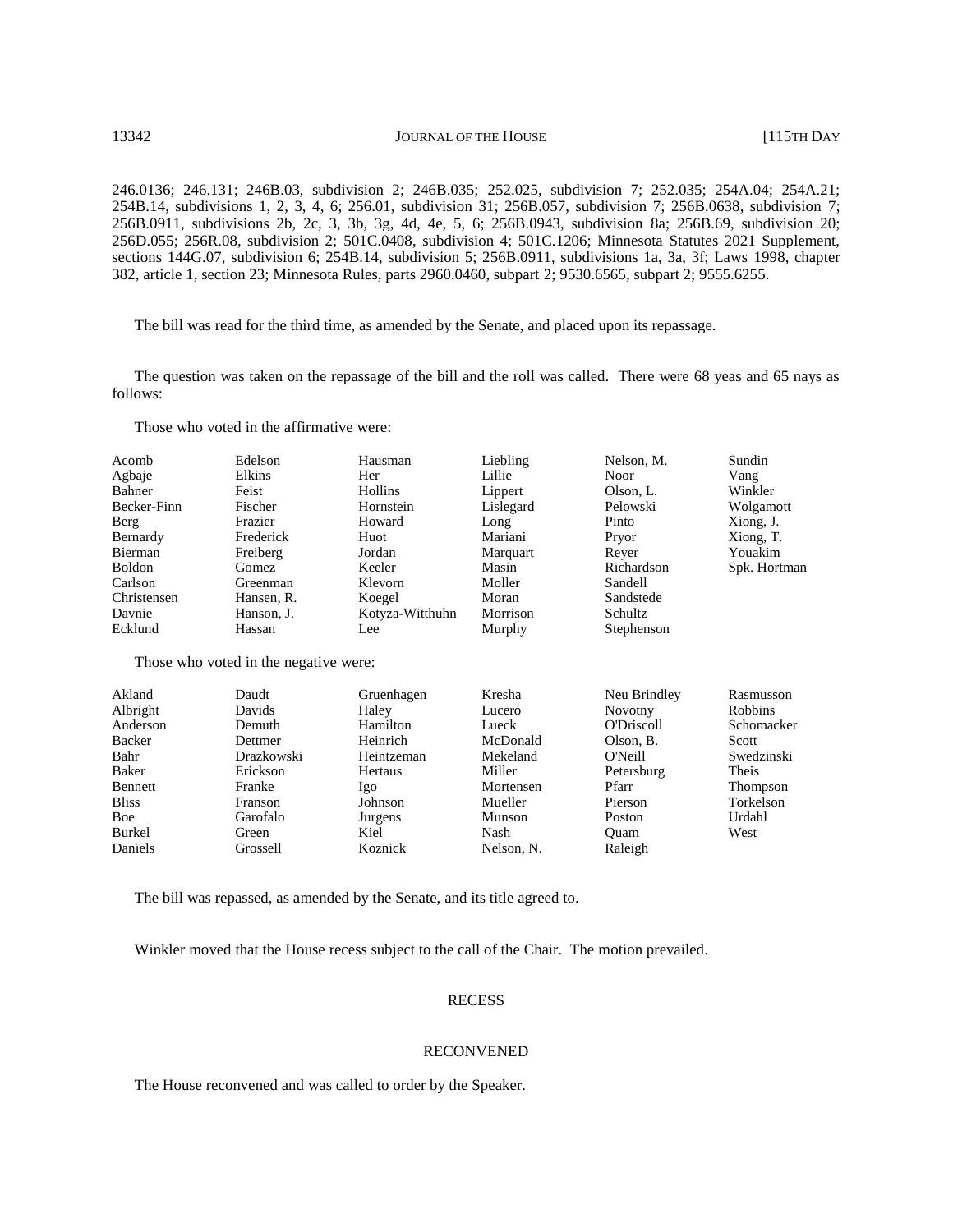# **MESSAGES FROM THE SENATE, Continued**

The following messages were received from the Senate:

#### Madam Speaker:

I hereby announce the passage by the Senate of the following House File, herewith returned, as amended by the Senate, in which amendments the concurrence of the House is respectfully requested:

H. F. No. 2725, A bill for an act relating to judiciary; establishing a statutory procedure to assess the competency of a defendant to stand trial; providing for contested hearings; establishing continuing supervision for certain defendants found incompetent to stand trial; establishing requirements to restore certain defendants to competency; providing for administration of medication; establishing forensic navigators; requiring forensic navigators to provide services to certain defendants; establishing dismissal plans for certain defendants found incompetent to stand trial; providing for jail-based competency restoration programs; establishing the State Competency Restoration Board and certification advisory committee; requiring a report; appropriating money; amending Minnesota Statutes 2020, sections 253B.07, subdivision 2a; 480.182; proposing coding for new law in Minnesota Statutes, chapter 611.

CAL R. LUDEMAN, Secretary of the Senate

#### CONCURRENCE AND REPASSAGE

Edelson moved that the House concur in the Senate amendments to H. F. No. 2725 and that the bill be repassed as amended by the Senate. The motion prevailed.

H. F. No. 2725, A bill for an act relating to judiciary; establishing a statutory procedure to assess the competency of a defendant to stand trial; providing for contested hearings; establishing continuing supervision for certain defendants found incompetent to stand trial; establishing requirements to restore certain defendants to competency; providing for administration of medication; establishing forensic navigators; requiring forensic navigators to provide services to certain defendants; establishing dismissal plans for certain defendants found incompetent to stand trial; providing for jail-based competency restoration programs; establishing the State Competency Restoration Board and certification advisory committee; requiring a report; appropriating money; amending Minnesota Statutes 2020, sections 253B.07, subdivision 2a; 480.182; proposing coding for new law in Minnesota Statutes, chapter 611.

The bill was read for the third time, as amended by the Senate, and placed upon its repassage.

The question was taken on the repassage of the bill and the roll was called. There were 68 yeas and 60 nays as follows:

Those who voted in the affirmative were:

| Acomb       | Berg          | Christensen | Feist     | Gomez      | Her            |
|-------------|---------------|-------------|-----------|------------|----------------|
| Agbaje      | Bernardy      | Davnie      | Fischer   | Greenman   | <b>Hollins</b> |
| Albright    | Bierman       | Ecklund     | Frazier   | Hansen, R. | Hornstein      |
| Bahner      | <b>Boldon</b> | Edelson     | Frederick | Hanson. J. | Howard         |
| Becker-Finn | Carlson       | Elkins      | Freiberg  | Hassan     | Huot           |